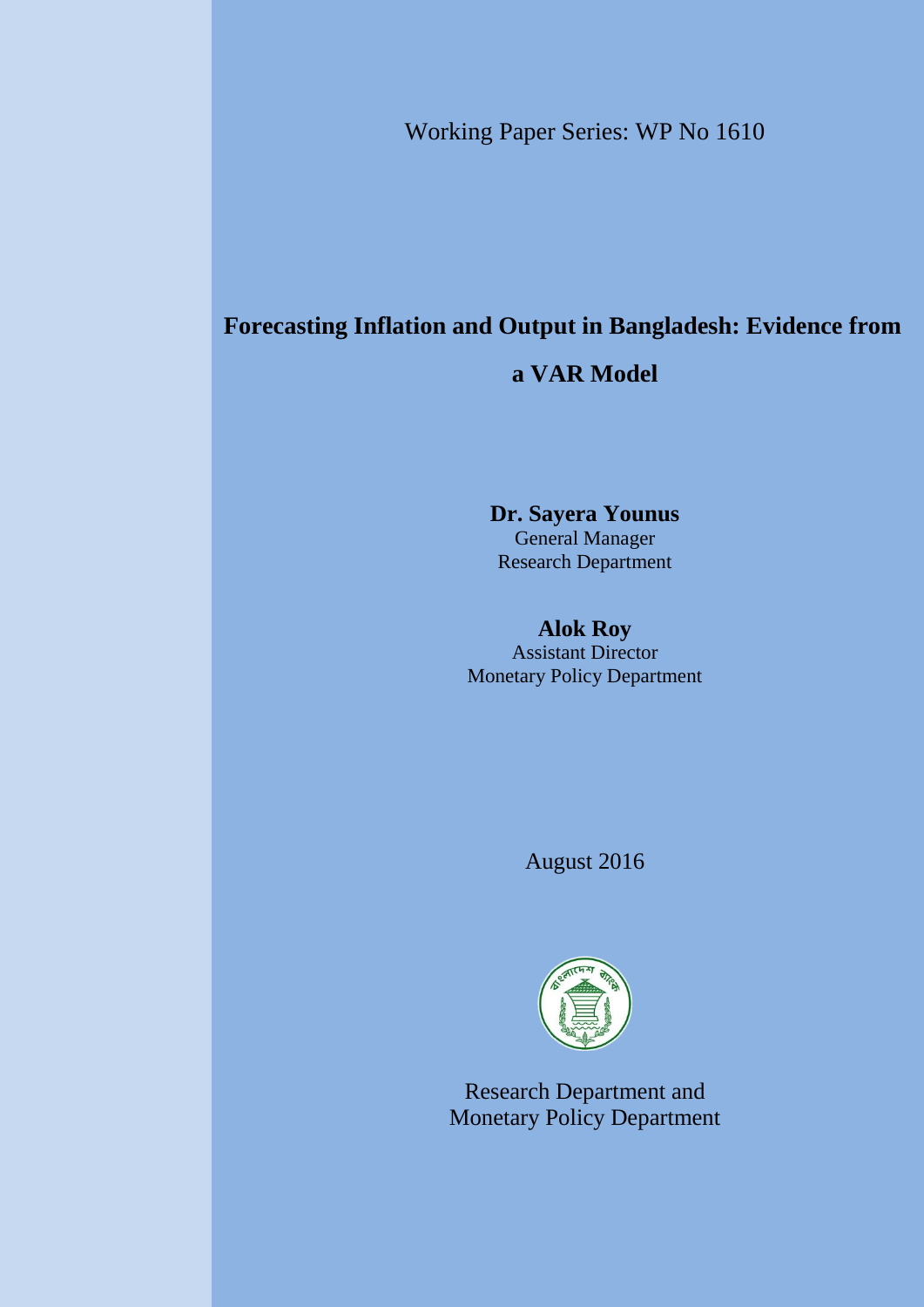## **Forecasting Inflation and Output in Bangladesh: Evidence from a VAR Model**

Dr. Sayera Younus<sup>1</sup> Alok Roy

The intention of this paper is to forecast output, inflation, and the policy rates in Bangladesh for the period from July 2016 to June 2017. The Unrestricted Vector Auto Regression (VAR) techniques are used to forecast inflation, real GDP growth and the policy rates covering data from July 2006 to June 2016. In order to find out the best model to forecast output and inflation, this paper uses the spread between the lending and deposit rates, growth in money supply (M2), private sector credit, the exchange rate, and the world food price index. The empirical results derived from VAR show that in terms of forecast accuracy the models estimated with the spread, the repo and reverse repo rates, and M2 perform better in forecasting inflation, output than the models with other variables. This implies that interest rates and money supply are the two important variables to forecast inflation and output in Bangladesh. Therefore, monetary authority could use the spread between the lending and deposits rates, policy rates, and money supply to ensure effective management of inflation and real GDP growth in Bangladesh.

JEL Codes: C51, C52, C53, E31, E37, C32

1

Keywords: Forecasting, VAR models, model selection, model evaluation

<sup>&</sup>lt;sup>1</sup>The authors of this article, Sayera Younus and Alok Roy, are General Manager and Assistant Director of Research and Monetary Policy Department of Bangladesh Bank, respectively. Views expressed in this article are the authors' own and do not necessarily reflect the views of Bangladesh Bank. The authors would like to thank Md. Akhtaruzzaman and Biru Paksha Paul for their helpful comments on the earlier versions of the paper. However, any remaining errors are the authors' own.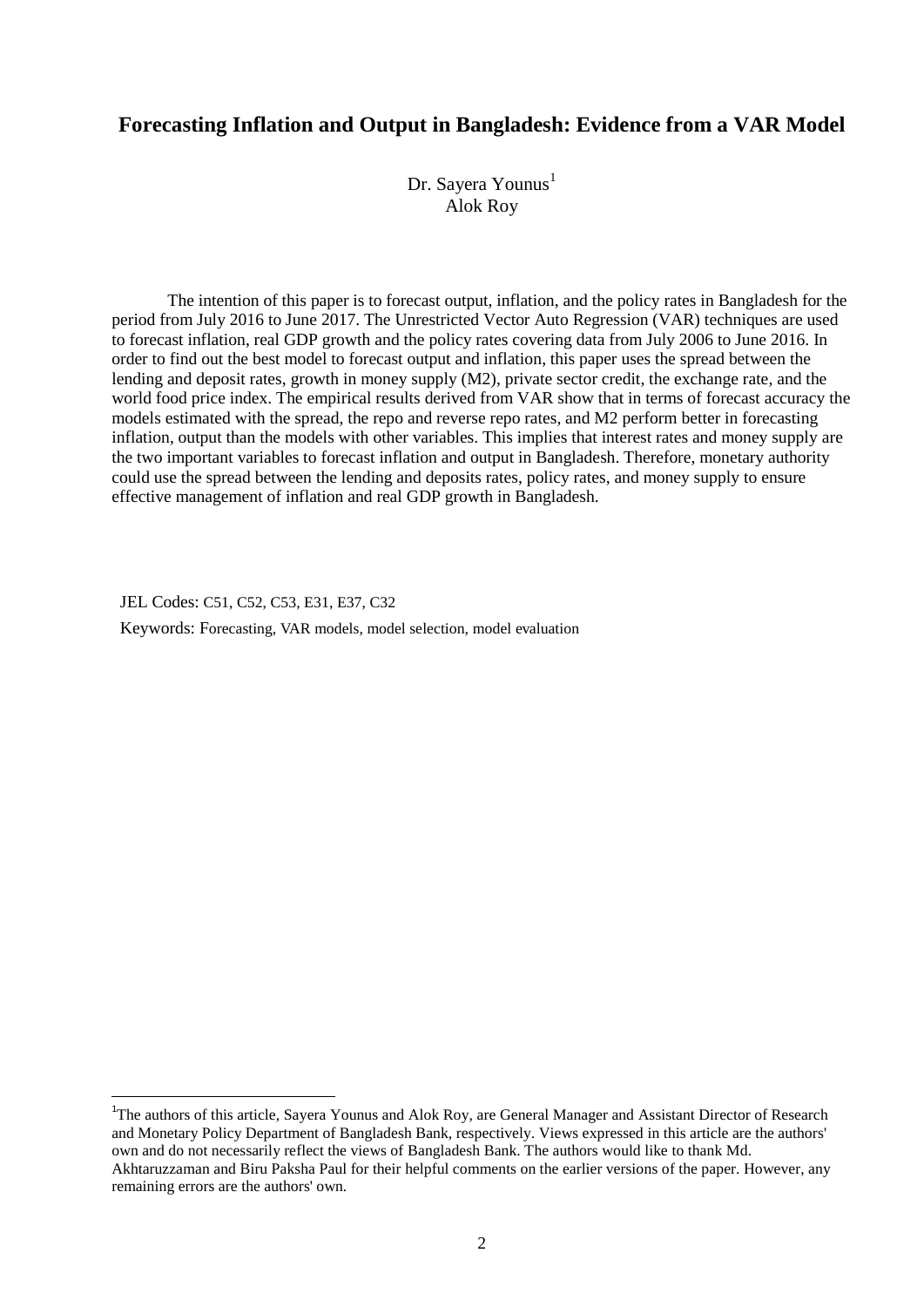## **I. INTRODUCTION**

Like other central banks, one of the main responsibilities of the central bank of Bangladesh is to conduct monetary policy with a view to regulating the issue of currency and keeping of reserves and managing the monetary and credit system of the country. With the primary objective of outlining the formulation and implementation of monetary policy and conveying information in advance relating to monetary and inflationary situation to the stakeholders and the public at large, Bangladesh Bank has been publishing its Monetary Policy Statement (MPS) bi-annually since January 2006 requiring availability of quality forecasting of macroeconomic variables, inflation and output in particular. This ex-ante announcement of the monetary policy stance is intended to affix inflation expectations of the market participants and the general public in the prevailing market based interest rate and exchange rate regime for Taka. In this backdrop, this paper attempts to forecast inflation, output and the policy rates in Bangladesh.

Successful implementation and persuasion of monetary policy largely depends on the efficiency and accuracy of forecasting major macro events like inflation, output and the interest rate. Therefore, decision makers of most of the top-notched central banks in the world use forecasts of economic growth and inflation to make plans and implement policies. This study forecast output (real GDP growth), inflation (CPI) and the repo and reverse repo rates using monthly data from 2006:M7 to 2016:M6.

There are a wide range of forecasting methods used to forecast macro economic variables such as, structural macro-econometric models, Klein interwar model, the Brooking model, the St. Louis macroeconomic model and the Taylor model. These models are based on hundreds of equations and variables. In addition to the estimation difficulties, the problems of identification and endogeneity are commonly associated with these giant structural macroeconomic models.

Sims' (1980) seminal work introduces unrestricted vector auto regression (UVAR) that allows feedback and dynamic interrelationships across all the variables in the system and appears to be highly competitive with the large-scale macro-econometric models in forecasting and policy analysis. The unrestricted VAR model assumes that each and every variable in the system is endogenous and does not impose any a priori restrictions. The VAR model is commonly used for forecasting systems of interrelated time series and for analyzing the dynamic impact of random disturbances on the system of variables. The VAR approach sidesteps the need for structural modeling by treating every endogenous variable in the system as a function of the lagged values of all of the endogenous variables in the system.

Lately, small-scale VARs are now widely used in forecasting (see, for example, Jacobson *et al*., 2001; Robertson and Tallman, 2001; Negro and Schorfheide, 2004; and Favero and Marcellino, 2005; Clark and McCracken (2010). In practice, it has been observed that reasonably good forecasts can be made with simple rules of thumb that are extrapolations of a single data series. Including too many variables makes a model unwieldy while not including enough can increase forecast error. Studies show that (e.g., Clark and McCracken, 2010; Caesar Lack, 2006) forecast from univariate linear time series models are often provide more robust forecast than their multivariate counterparts (Banerjee and Marcellino, 2005) as because multivariate time series models entail a significant increase in complexities with the presence of nonlinearity and time-varying parameters to forecast inflation and output and the interest rate. Therefore, the plan of the study is as follows: after introduction in Section I, in Section II a brief review of the literature is described followed by the data analysis and methodology in Section III. In Section IV empirical results are analyzed followed by the conclusions and recommendations in Section V.

## **II. Literature Review**

Literature on forecasting macro variables are few in Bangladesh. Rahman and Younus (2007) used three alternative forecasting models, namely, Box-Jenkin's Auto-regressive Integrated Moving Average (ARIMA) model, unrestricted VAR model, and Hsiao's Final Prediction Error (FPE) criteria to forecast some of the the key macroeconomic variables such as, output, inflation, the exchange rate, money and credit growth in Bangladesh based on quarterly data during 1990:01 to 2006:04. They found FPE criteria as relatively better technique followed by ARIMA and unrestricted VAR in forecasting. Akhtaruzzaman (2005) employed co-integration and Vector Error Correction Modeling (VECM) technique using quarterly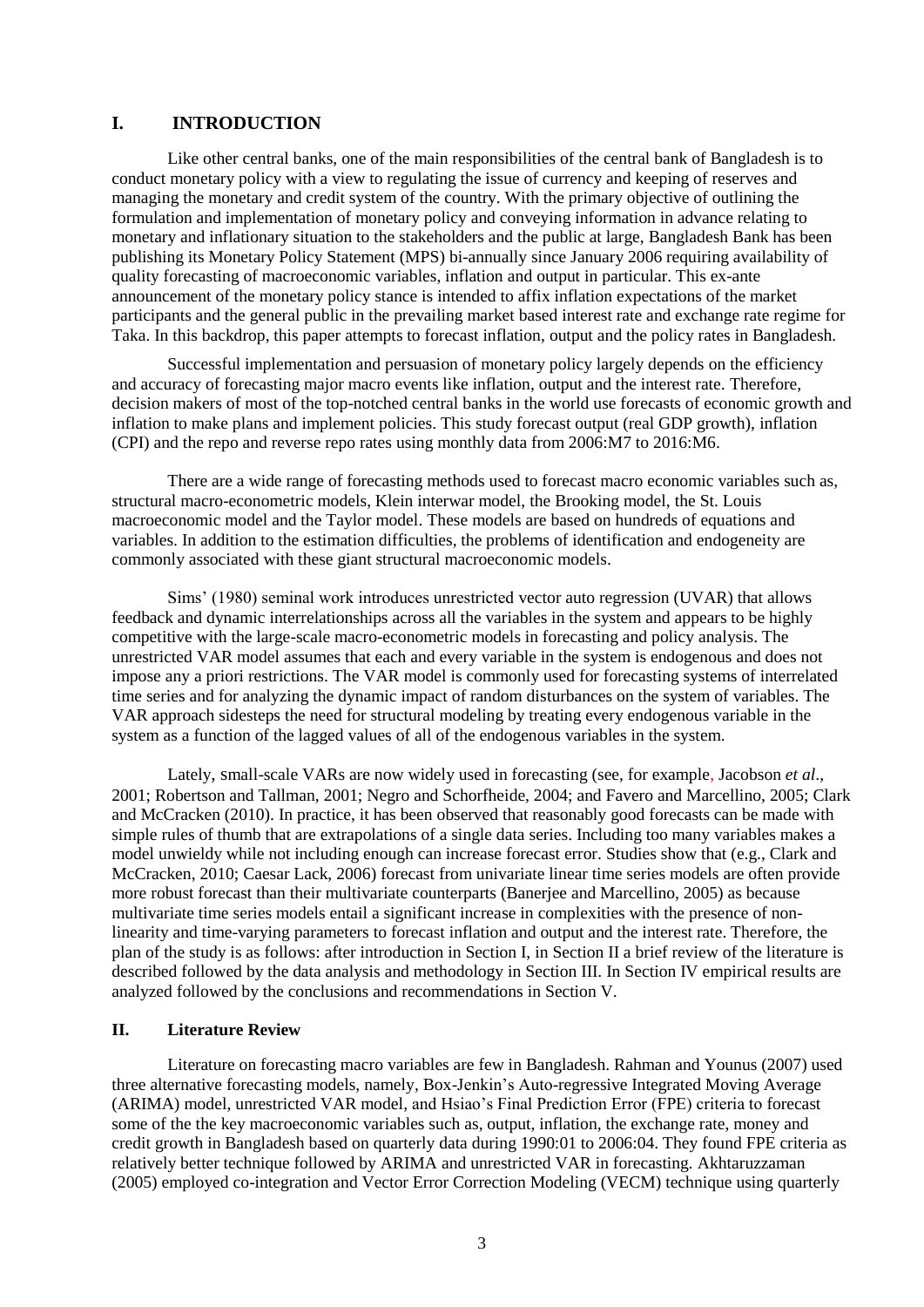data from 1973:01 to 2002:05. He found that the rate of depreciation of exchange rate, money supply growth and the deposit rate, each has significant impact in inflationary process of Bangladesh. Mortaza (2006) investigated the sources of inflation in Bangladesh during FY1990-FY2006 using quarterly data under the unrestricted VAR system and found that money supply and the exchange rates have a positive influence on inflation. He also identified negative relationship between the deposit rate and inflation.

Bokil and Axel (2005) used three empirical approaches to forecast inflation for Pakistan based on monthly data during 1998 to 2004. A leading indicator model (LIM), a univariate ARIMA model, and an unrestricted VAR model are used in their study. Two variants of a leading indicator model performed well in ex-post inflation forecasting in Pakistan. The univariate approach also resulted in a reasonably acceptable forecasting model, though the ARIMA's forecasting accuracy was much less than the LIMs. The modelbased VAR approach yielded the least satisfactory forecasting model in their study on Pakistan.

Tao Sun (2004) using monthly data during May 1995 to October 2003 developed an approach for forecasting core inflation in Thailand combining a short-term model with an equilibrium correction model. The seasonally adjusted monthly percent changes in Thailand's consumer price index after removing its raw food and energy components was used as the dependent variable. A group of potential explanatory variables available at monthly frequency had been selected for the estimation. These include commodity and asset prices, indicators of cost pressures in product or labor market (such as industry selling price indexes, wages, unit labor costs, and import prices), and measures of pressure on the demand side (such as the money supply and other financial indicators). This paper implemented an empirical statistical model to identify short-run factors that may be useful in forecasting Thailand's core inflation—with clear implications for the conduct of monetary policy in the inflation-targeting regime. Second, the paper also made use of an equilibrium-correction term to catch the long-run effect of the main economic determinants of Thailand's consumer price index. Combining the short and the long-run analysis, Tao (2004) obtained a forecasting model with out-of-sample predictive accuracy regarding core inflation—10, 24, and 55 months ahead. The results suggest that several indicators available at a monthly frequency contain information that helps forecasting core inflation in Thailand. The findings of the paper indicate that the combination of the general-to-specific approach, principal component analysis, and equilibrium correction modeling is a promising way to forecast Thailand's core inflation.

Ramakrishnan and Vamvakidis (2002) estimated a multivariate model for Indonesia to identify the leading indicators having predictive power on future inflation using quarterly data from 1980 to 2000. Using Granger Causality tests their study identified that the exchange rate, foreign inflation and monetary growth have significant predictive power for inflation in Indonesia.

Hafer and Hein (1998) compared the relative efficiency of the widely used interest rate based forecasting model and univariate time series model using monthly data from the United States, Belgium, Canada, England, France and Germany for the sample period from 1967 to 1986. Their results indicate that time series forecast of inflation model produces equal or lower forecast errors and have unbiased predictions than the interest rate based forecasts. They also found that the best inflation forecast is the one that combined information in both the time-series and interest-rate models.

Gavin and Kliesen (2008), using Stock and Watson's (2005 and 1999) Dynamic Factor Models (DFM) forecasted inflation and output with three alternative processes: a benchmark autoregressive model; a random walk; and a constant that presumes a fixed rate of growth of prices and output over the forecast horizon 3, 12 and 24 months with the monthly data from January 1978 to December 1996. Gavin and Kevin (2006) compared forecasts of four price indexes—the CPI, the CPI excluding food and energy, the Personal Consumption Expenditure (PCE) chain price index and the PCE measure excluding food and energy. They find that the accuracy of the forecasts is sensitive to time horizon and the type of model used in forecasting.

Callen and Chang (1999) forecast inflationary trends in India by estimating two models that describe the inflationary process in India – one is based on a monetary approach and the other on output gap model. Besides, they use a series of vector auto-regressions models (VARs) to identify the indicators that contain predictive information about future inflation in India. Quarterly data of Wholesale Price Index (WPI) is used as measure of inflation. A set of explanatory variables have been used for sample period from 1982:Q2 to 1998:Q2 to asses which variables contain significant information about future inflationary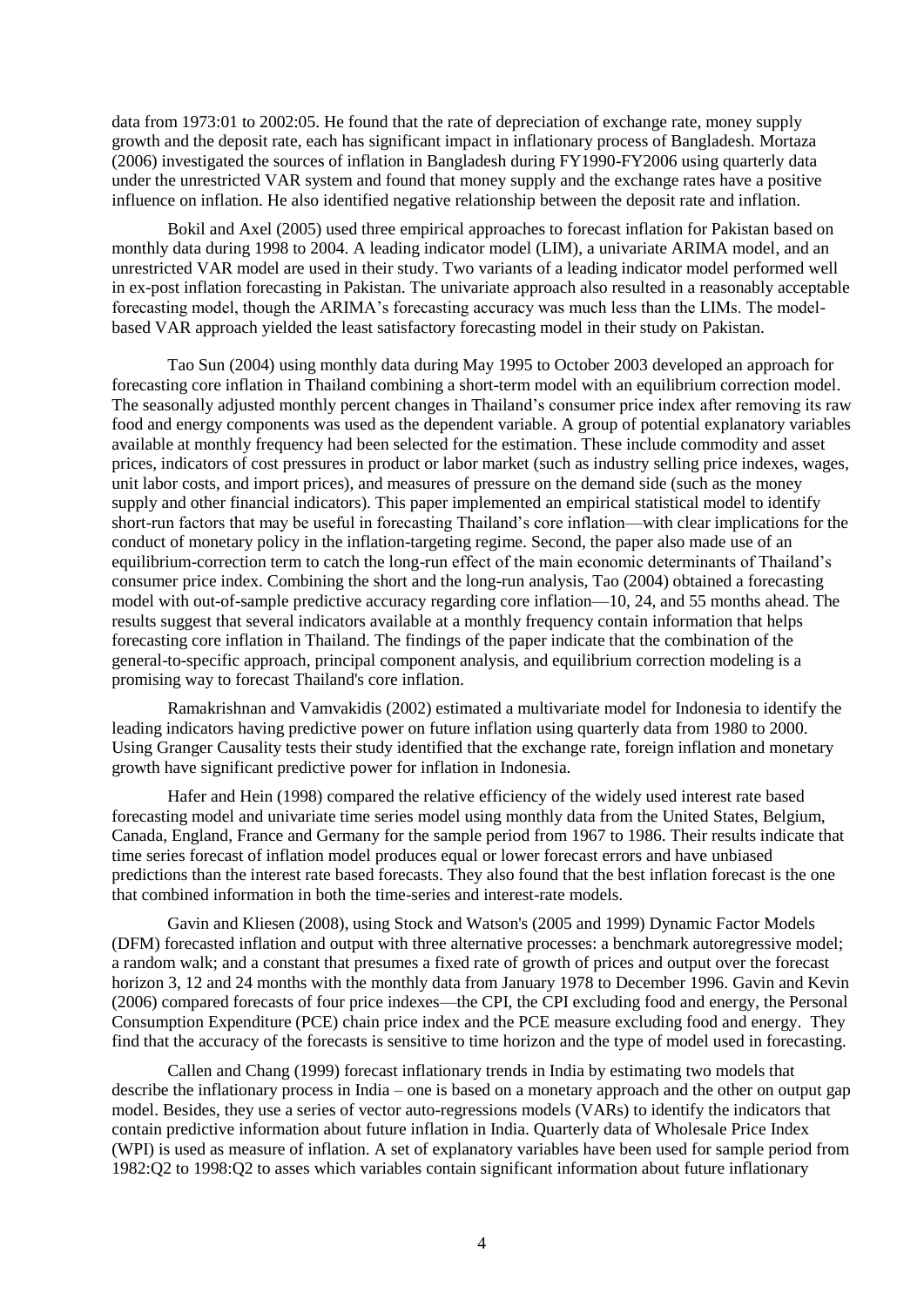process in India. Callen and Chang (1999) found that two monetary aggregates (M1 and M3) contain best information about future inflation. The output gap model does not perform well on Indian data. They also find that in case of manufacturing sector prices, import prices, the exchange rate, stock prices, and the prices of primary products also provide useful information about future price developments.

In view of identifying the most important sources of inflation in emerging countries, Loungani and Swagel (2001) examined the experience of 53 developing countries form 1964 to1998 using a six variable vector autoregressions (VARs) approach. Their findings suggest that either money growth or exchange rate movements accounts for two thirds of the variance of inflation at both short and long horizons. The authors also show that inflation expectation plays an important role in inflation determination in emerging economies.

Clark and McCracken (2010) provides an enquiry of real-time forecast performance with different measures of output (GDP growth), inflation (GDP deflator & CPI), and short-term interest rate (3 month Treasury bill rates & federal funds rate) using quarterly US data from 1970:Q1 to 2005:Q4. The authors considered a wide range of VAR forecast approaches and comparing the forecast performances concluded that "a practical forecaster should put considerable weight on univariate forecasts and pay close attention to trends or low frequency movements in inflation and interest rates".

## **III. Model Variables, Data Analysis and Methodology:**

To select the best model to explain inflation, output and the policy rate the following variables are used. Inflation is considered as point to point Consumer Price Index (CPI); money supply (Broad Money-M2); deposit rate (average deposit rate of all scheduled banks), lending rate (average lending rate of all scheduled banks); interest rate spread (difference between lending and deposit rate); Real Gross Domestic Product (RGDP) at constant prices; World Food Price Index (WFPI); nominal exchange rate (end Period); private sector credit; repo rate; reverse repo rate and yield spread (spread between the 91-day treasury bill yield and 10-year government bond yield). Data on CPI and RGDP have been collected from Bangladesh Bureau of Statistics (BBS), data on WFPI has been collected from FAO Food Price Index published by Food and Agricultural Organisation (FAO) of the United Nations. All the data on other variables have been collected from Monthly Economic Trends published by Statistics Department, Bangladesh Bank.

The variables used in the analysis are,

∆CPI= year on year percentage change in point to point Consumer Price Index

∆RGDP= year on year growth rate of Real Gross Domestic Product i.e. Gross Domestic Product at constant prices

∆M2= year on year growth rate of Broad Money

Deposit Rate  $(D)$  = average Deposit Rate of all scheduled banks

Lending Rate  $(L)$  = average Lending Rate of all scheduled banks

Interest Rate Spread (Spread) = difference between the lending and deposit rates

∆Exchange Rate (∆ER) = year on year percentage change in nominal end period exchange rate

∆PSC= year on year percentage change in private sector credit

∆WFPI= year on year percentage change in FAO Food Price Index published by Food and Agricultural Organization

Repo Rate  $(R)$  = the rate at which commercial banks borrow money from Bangladesh Bank.

Reverse Repo (RR) =the rate at which commercial banks lend money to Bangladesh Bank.

Call Money Rate  $(C)$  = the weighted average rate of call money market

Yield Spread (YS) = the difference between yield of 10 Year BGTB and 91 Day T-Bill

The forecasting models require all variables to be identified properly so that all the residuals are white noise. A series of unit root tests, such as Augmented Dickey-Fuller (DF, 1981), Phillips-Perron (PP,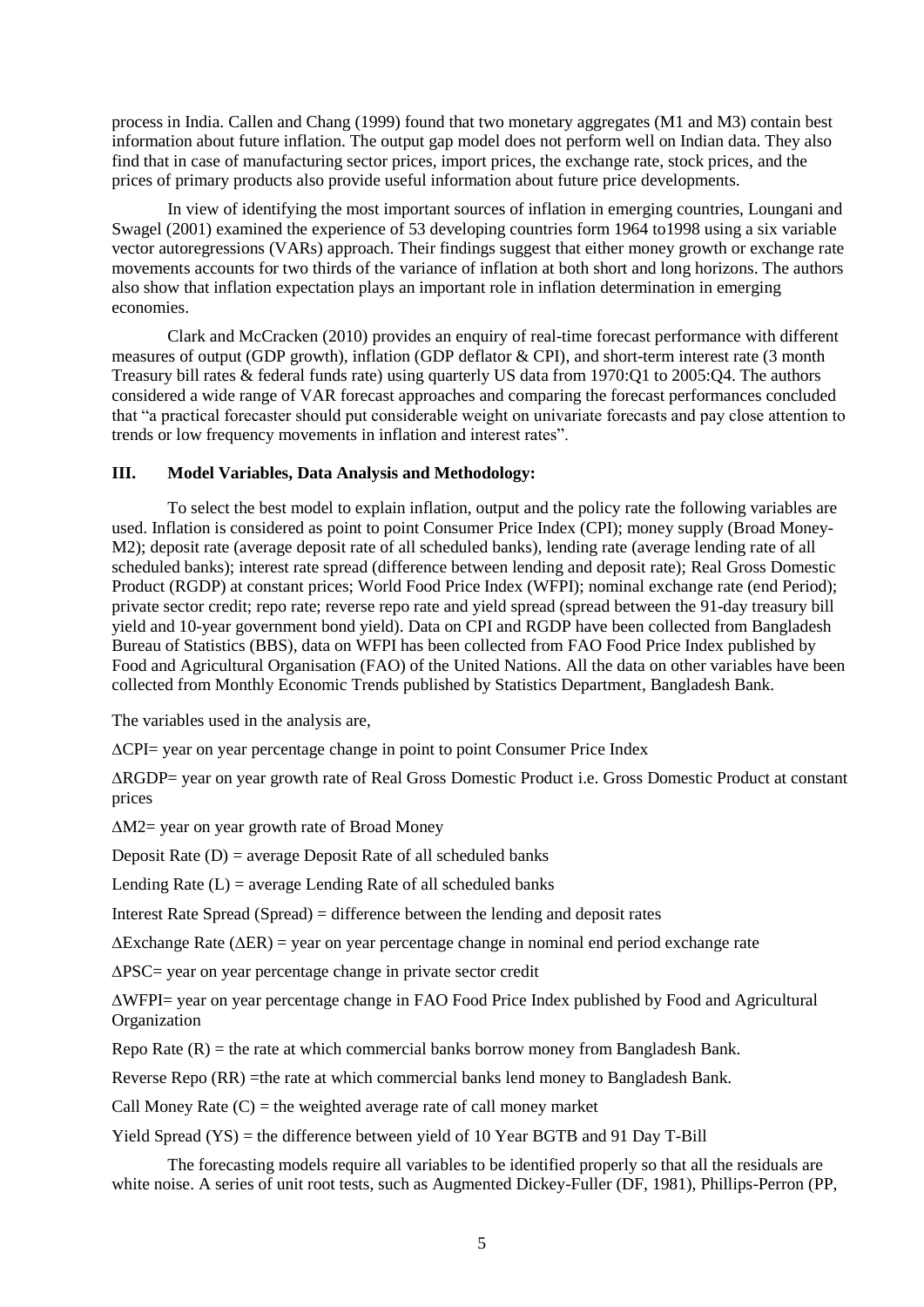1988) and Kwiatkowski-Phillips-Schmidt-Shin (KPSS, 1992) are used to determine the order of integration (*d*) for each series. In order to decide the autoregressive parameters (*p*) and moving average parameters (*q*), autocorrelation and partial autocorrelation functions are used. The lag lengths of the unrestricted VARs are decided based on Schwarz Information Criterion (SIC) criteria that are sufficient to make all residuals white noise.

Applying Augmented Dickey Fuller (ADF) and Phillips Perron (PP) unit root test to the first differences of the variables, we found that unit root hypothesis can be rejected in case of almost all the time series with a constant. To perform VAR analysis, Sims (1980) and Sims, Stock, and Watson (1990) argued against differencing the variables since the goal of a VAR analysis is to determine the interrelationships among the variables, not to estimate the parameters. So, we used the level variables in our analysis. RGDP is generated annually in Bangladesh. Linear Interpolation is used in this case. The interpolated value is calculated as:

$$
IV = (1 - \lambda)V_{i-1} + V_{i+1}
$$
 (1)

 $\overline{\mathcal{A}}$ 

where, IV=Interpolated value,  $V_{i-1}$ = previous missing value,  $V_{i+1}$ = next non-missing value and  $\lambda$ = relative position of the missing value divided by the total number of missing values in a series.

To investigate the best indicator to forecast inflation, output and the policy rates among various indicators Unrestricted rolling VAR is used. Monthly data from 2006:07 to 2016.6 is used for the analysis. Data sources are International Financial Statistics (IFS) published by International Monetary Fund (IMF), Major Economic Indicator (MEI) published by Monetary Policy Department, Bangladesh Bank, Monthly Economic Trends published by Statistics Department, Bangladesh Bank.

In equation form the VAR model can be written as,

$$
Y_t = \alpha_0 + \alpha_1 X_{t-1} + \alpha_2 X_{t-2} + \dots + \mu_t
$$
\n(2)

 $\Delta$ 

*CPI*

Γ

Where,

$$
Y = \begin{bmatrix} \Delta CPI \\ \Delta RGDP \\ \Delta RGDP \\ R \end{bmatrix} \qquad X = \begin{bmatrix} \Delta CPI \\ S \\ L \\ \Delta PSC \\ \Delta ER \\ \Delta WFPI \\ R \\ R \\ CR \\ C \\ YS \end{bmatrix}
$$

The equations of the VAR model for  $\triangle$ CPI are:

$$
\Delta CPI_t = \beta_0 + \beta_1 \Delta CPI_{t-1} + \beta_2 \Delta CPI_{t-2} + \cdots + \mu_{1,t} \tag{3}
$$

$$
\Delta CPI_t = \beta_3 + \beta_4 \Delta R GDP_{t-1} + \beta_5 \Delta R GDP_{t-2} + \cdots + \mu_{2,t} \tag{4}
$$

$$
\Delta CPI_t = \beta_6 + \beta_7 \Delta M 2_{t-1} + \beta_8 \Delta M 2_{t-2} + \cdots + \mu_{3,t} \tag{5}
$$

$$
\Delta CPI_t = \beta_9 + \beta_{10} D_{t-1} + \beta_{11} D_{t-2} + \dots + \mu_{4,t} \tag{6}
$$

$$
\Delta CPI_t = \beta_{12} + \beta_{13}L_{t-1} + \beta_{14}L_{t-2} + \cdots + \mu_{5,t} \tag{7}
$$

$$
\Delta CPI_t = \beta_{15} + \beta_{16} S_{t-1} + \beta_{17} S_{t-2} + \dots + \mu_{6,t} \tag{8}
$$

$$
\Delta CPI_t = \beta_{18} + \beta_{19} \Delta PSC_{t-1} + \beta_{20} \Delta PSC_{t-2} + \dots + \mu_{7,t}
$$
\n(9)

$$
\Delta CPI_t = \beta_{21} + \beta_{22} \Delta ER_{t-1} + \beta_{23} \Delta ER_{t-2} + \cdots + \mu_{8,t} \tag{10}
$$

 $\triangle$ *CPI*<sub>t</sub> =  $\beta_{24}$  +  $\beta_{25}$  $\triangle$ *WFPI*<sub>t-1</sub> +  $\beta_{26}$  $\triangle$ *WFPI*<sub>t-2</sub> + ……… +  $\mu_{9,t}$ (11)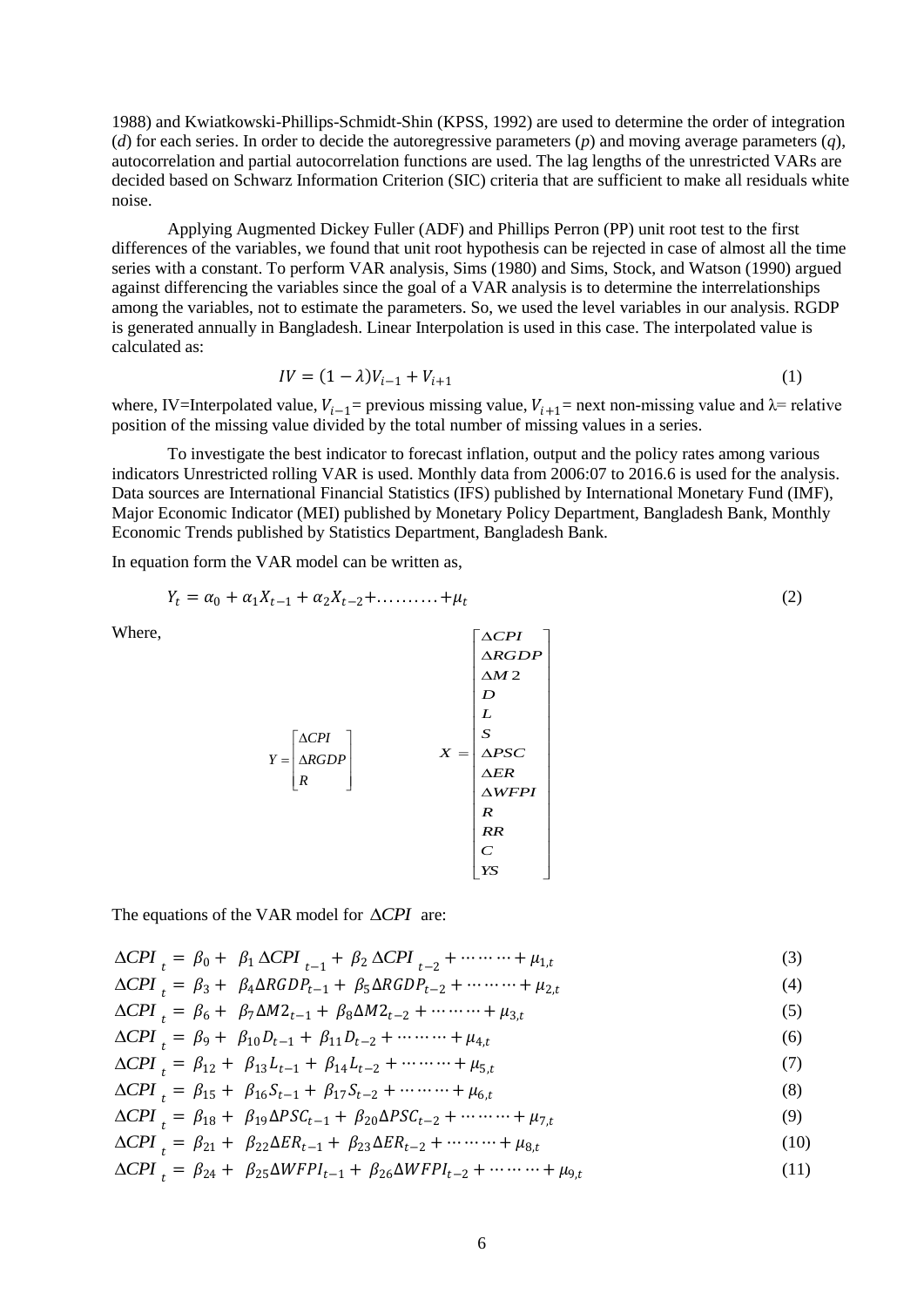$$
\Delta CPI_t = \beta_{27} + \beta_{28} R_{t-1} + \beta_{29} R_{t-2} + \dots + \mu_{10,t} \tag{12}
$$

$$
\Delta CPI_t = \beta_{30} + \beta_{31}RR_{t-1} + \beta_{32}RR_{t-2} + \cdots + \mu_{11,t}
$$
\n(13)

$$
\Delta CPI_t = \beta_{33} + \beta_{34}C_{t-1} + \beta_{35}C_{t-2} + \cdots + \mu_{12,t} \tag{14}
$$

$$
\Delta CPI_t = \beta_{36} + \beta_{37} Y S_{t-1} + \beta_{38} Y S_{t-2} + \dots + \mu_{13,t} \tag{15}
$$

The equations of the VAR models for ∆RGDP, the repo and reverse repo rates are similar to the above equations having ∆RGDP, the repo rate and reverse repo rates as dependent variable instead of ∆CPI respectively. To evaluate the forecast performances the estimation and forecasting periods is shown in Table 1.

| <b>Evaluation</b><br><b>Period</b>           | <b>Estimation Period</b> | <b>Forecasting Period</b>           |  |
|----------------------------------------------|--------------------------|-------------------------------------|--|
|                                              | 2006:07 to 2015:06       | 2015:07 to 2016:06                  |  |
|                                              | 2006:07 to 2015:07       | 2015:08 to 2016:07                  |  |
|                                              | 2006:07 to 2015:08       | 2015:09 to 2016:08                  |  |
|                                              |                          |                                     |  |
| 12                                           | 2006:07 to 2016:05       | 2016:06 to 2017:05                  |  |
| (Final evaluation Period) 2006:07 to 2016:06 |                          | 2016:07 to 2017:06 (Final forecast) |  |

**Table 1: Evaluation and Forecasting Period**

*note: There are 12 evaluation periods each time shifting the period forward by 1 month; final estimation period is 2006:07 to 2016:05 and final forecast period is 2016:07 to 2017:06.*

Table 1 shows that at  $1<sup>st</sup>$  period, for each forecasting variable (inflation, output and the policy rates) models are estimated with data up to 2015:06. Then from the estimated VAR models dynamic forecasts for ∆CPI, ∆RGDP, the repo rate and reverse repo rates are calculated from 2015:07 to 2016:06. Then compared with actual values of ∆CPI, ∆RGDP, the repo and reverse repo rates forecast errors are stored for each month and for each variable. This process is repeated 12 times, each time shifting estimation period and forecasting period forward by 1 month until models are estimated with data up to 2016:06. Subsequently, the Root Mean Squared Error (RMSE) of the inflation, output and the policy rates forecast for a horizon of 12 months is calculated for all models. Then among the average RMSE, the models with lower average RMSE are selected to forecast inflation, output and the policy rates. Schwarz Information Criterion (SIC) is used for selecting optimal lag length of the VAR models.

### **IV. Empirical Analysis:**

The time series forecasting system provides a variety of tools for identifying potential forecasting models and for choosing the best fitting model. As a standard practice, in making the forecasting outcomes comparable among the various techniques, means square error (MSE) as well as root means square error (RMSE) are used as model selection criteria to identify the best performing model in forecasting. Table 2, 3, 4 and 5 depict all average RMSEs of all forecasting models.

## **Inflation**

From Table 2, we can see that, in forecasting inflation, models with the spread, the repo rate, and ∆M2 are showing the lower average RMSE among the others. Using data from 2006:07 to 2016:06 from the estimated VAR models with the spread, M2, and the repo rate the forecasted inflation from 2016:07 to 2017:06 is shown Figure 1, Figure 2 and Figure 3 respectively.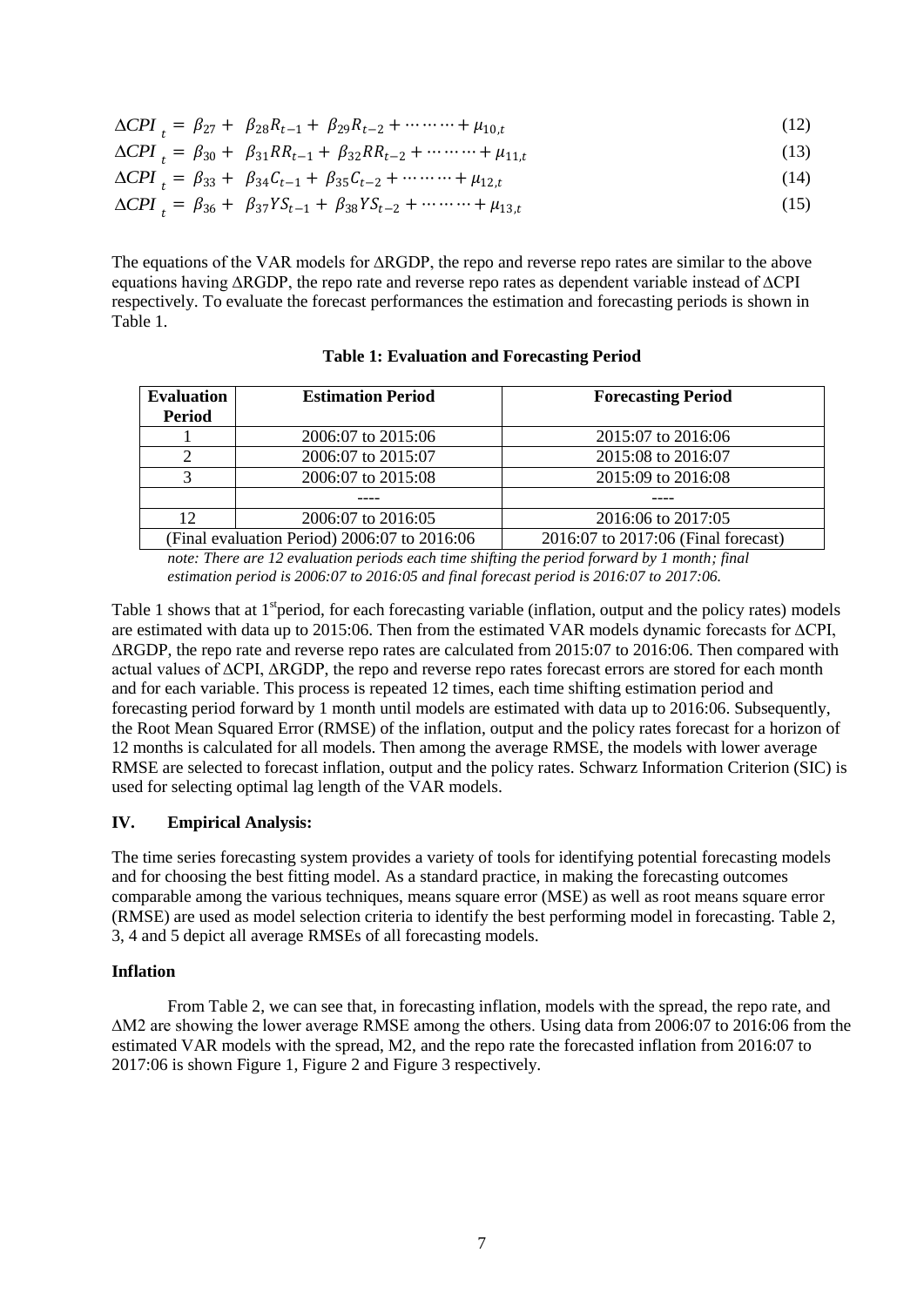| <b>Variable</b>          | <b>Average RMSE</b> | <b>Variable</b>         | <b>Average RMSE</b> |
|--------------------------|---------------------|-------------------------|---------------------|
| <b>Spread</b>            | 0.5364              | $\triangle WFPI$        | 1.0311              |
| <b>Repo Rate</b>         | 0.6901              | $\triangle$ CPI         | 1.3606              |
| <b>Reverse Repo Rate</b> | 0.7560              | $\Delta$ PSC            | 1.3671              |
| $\triangle M2$           | 0.7741              | $\triangle$ <b>RGDP</b> | 1.3994              |
| <b>Call Money Rate</b>   | 0.8548              | <b>Deposit Rate</b>     | 1.8323              |
| <b>Yield Spread</b>      | 0.9794              | <b>Lending Rate</b>     | 2.0802              |
| $\Delta$ Exchange rate   | 0.9884              |                         |                     |

#### **Table 2: Average RMSE for Inflation forecast**

*Source: Authors' calculation*

#### **Figure 1: Inflation Actual (2015:07 to 2016:06) and Forecast (2016:07 to 2017:06) Based on Model with the Spread**



*Source: Actual values from Monthly Economic Trends (July 2006 to June 2016), Bangladesh Bank and forecasted values from authors' calculation*





*Source: Actual values from Monthly Economic Trends (July 2006 to June 2016), Bangladesh Bank and forecasted values from authors' calculation*

#### **Figure 3: Inflation Actual (2015:07 to 2016:06) and Forecast (2016:07 to 2017:06) using Model with the Repo Rate**



*Source: Actual values from Monthly Economic Trends (July 2006 to June 2016), Bangladesh Bank and forecasted values from authors' calculation*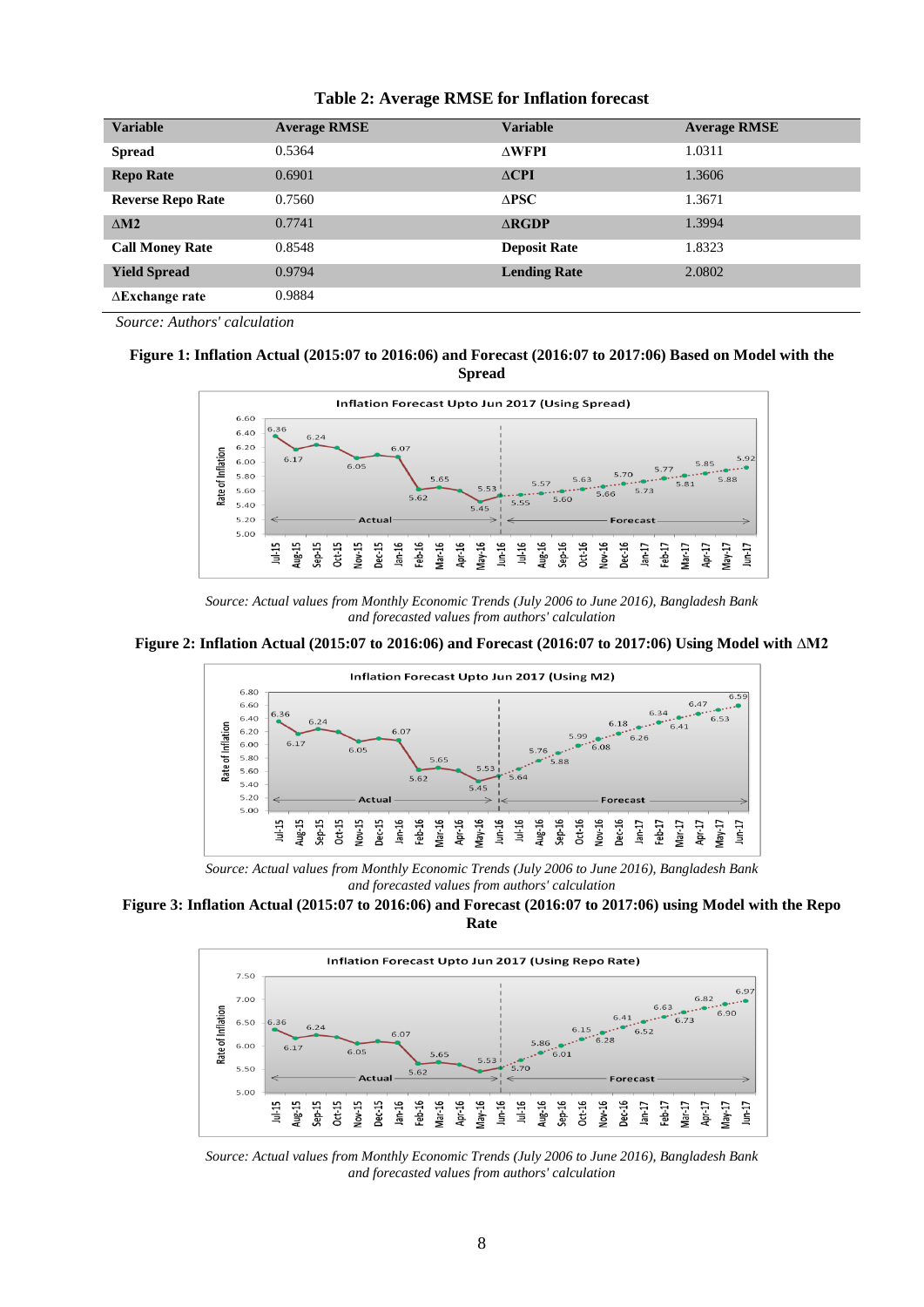#### **Output**

The average RMSEs in ∆RGDP forecast for all horizons are in Table 3. From the Table 3 we can see that, similar to inflation forecast, models with the spread and ∆M2 are showing the lower average RMSE. ∆RGDP forecasts for 2017 from estimated VAR models (2006:07 to 2016:06) with the spread and ∆M2 are shown in Figure 4 and Figure 5 respectively.

| TWORE OF INTERNATIONAL TOT TOODLE AND HER TOT COMPUT |                     |                          |                     |
|------------------------------------------------------|---------------------|--------------------------|---------------------|
| <b>Variable</b>                                      | <b>Average RMSE</b> | <b>Variable</b>          | <b>Average RMSE</b> |
| <b>Spread</b>                                        | 0.0963              | <b>Reverse Repo Rate</b> | 0.1333              |
| $\triangle M2$                                       | 0.0967              | $\triangle$ CPI          | 0.1438              |
| Deposit rate                                         | 0.1005              | <b>Call Money Rate</b>   | 0.1497              |
| <b>Lending Rate</b>                                  | 0.1035              | $\Delta$ Exchange Rate   | 0.1531              |
| $\triangle PSC$                                      | 0.1216              | <b>Yield Spread</b>      | 0.1553              |
| <b>Repo Rate</b>                                     | 0.1286              | $\triangle$ <b>RGDP</b>  | 0.1748              |
| $\Delta \mathbf{WFPI}$                               | 0.1313              |                          |                     |

#### **Table 3: Average RMSE for RGDP growth forecast**

*Source: Authors' calculation*

#### **Figure 4: ∆RGDP Actual (2007 to 2016) and forecasted ∆RGDP (2017) using Model with the Spread**



*Source: Actual values from Monthly Economic Trends (July 2006 to June 2016), Bangladesh Bank and forecasted values from authors' calculation*



**Figure 5: ∆RGDP Actual (2007 to 2016) and forecasted ∆RGDP (2017) using Model with ∆M2**

*Source: Actual values from Monthly Economic Trends (July 2006 to June 2016), Bangladesh Bank and forecasted values from authors' calculation*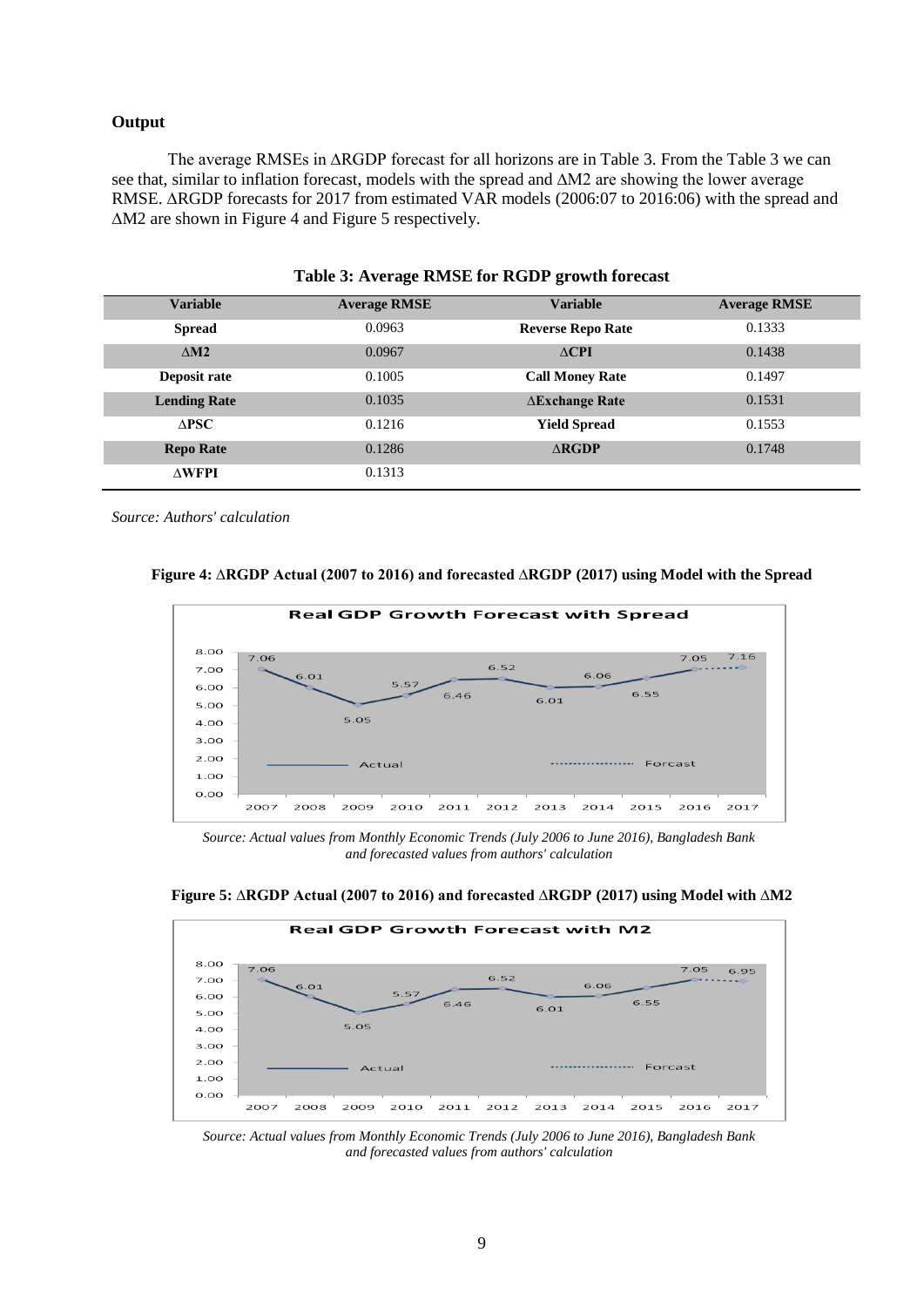#### **Policy Rate:**

The average RMSEs in the repo rate forecast for all horizons are in Table 4. In case of the repo rate forecasting, model with the lending rate is showing the lowest average RMSE. Using estimated VAR model (2006:07 to 2015:12) with the lending rate, the forecasted repo rate is illustrated in Figure 6.

| <b>Table 4: Average RMSE for Repo forecast</b> |                     |                          |                     |
|------------------------------------------------|---------------------|--------------------------|---------------------|
| <b>Variable</b>                                | <b>Average RMSE</b> | <b>Variable</b>          | <b>Average RMSE</b> |
| <b>Lending Rate</b>                            | 0.1449              | $\triangle M2$           | 0.2671              |
| <b>Repo Rate</b>                               | 0.1513              | $\triangle PSC$          | 0.3266              |
| $\Delta$ RGDP                                  | 0.1545              | <b>Yield Spread</b>      | 0.3633              |
| <b>Spread</b>                                  | 0.1664              | <b>Reverse Repo Rate</b> | 0.3800              |
| $\Delta$ Exchange Rate                         | 0.2090              | <b>Call Money Rate</b>   | 0.4669              |
| Deposit rate                                   | 0.2338              | $\triangle WFPI$         | 0.5217              |
| $\triangle$ CPI                                | 0.2652              |                          |                     |

*Source: Authors' Calculation*

| Figure 6: Repo Rate Actual (2015:07 to 2016:06) and forecasted Repo Rate (2016:07 to 2017:06) using Model |                       |  |
|-----------------------------------------------------------------------------------------------------------|-----------------------|--|
|                                                                                                           | with the Lending Rate |  |



*Source: Actual values from Monthly Economic Trends (July 2006 to June 2016), Bangladesh Bank and forecasted values from authors' calculation*.

The average RMSEs in the reverse repo rate forecast for all horizons are in Table 5.In case of the reverse repo rate forecasting, models with ∆PSC and the spread are showing the lower average RMSE. Using estimated VAR model (2006:07 to 2015:12) with ∆PSC and the spread, the forecasted repo rates are illustrated in Figure 7 and 8 respectively.

| <b>Variable</b>        | <b>Average RMSE</b> | <b>Variable</b>          | <b>Average RMSE</b> |
|------------------------|---------------------|--------------------------|---------------------|
| $\triangle PSC$        | 0.1466              | $\triangle M2$           | 0.3006              |
| <b>Spread</b>          | 0.1495              | <b>Call Money Rate</b>   | 0.3243              |
| $\triangle$ CPI        | 0.1538              | <b>Repo Rate</b>         | 0.3413              |
| $\Delta \mathbf{WFPI}$ | 0.1729              | <b>Reverse Repo Rate</b> | 0.3771              |
| Deposit rate           | 0.2145              | <b>Yield Spread</b>      | 0.4655              |
| <b>Lending Rate</b>    | 0.2552              | $\triangle$ RGDP         | 0.5319              |
| $\Delta$ Exchange Rate | 0.2861              |                          |                     |

*Source: Authors' Calculation*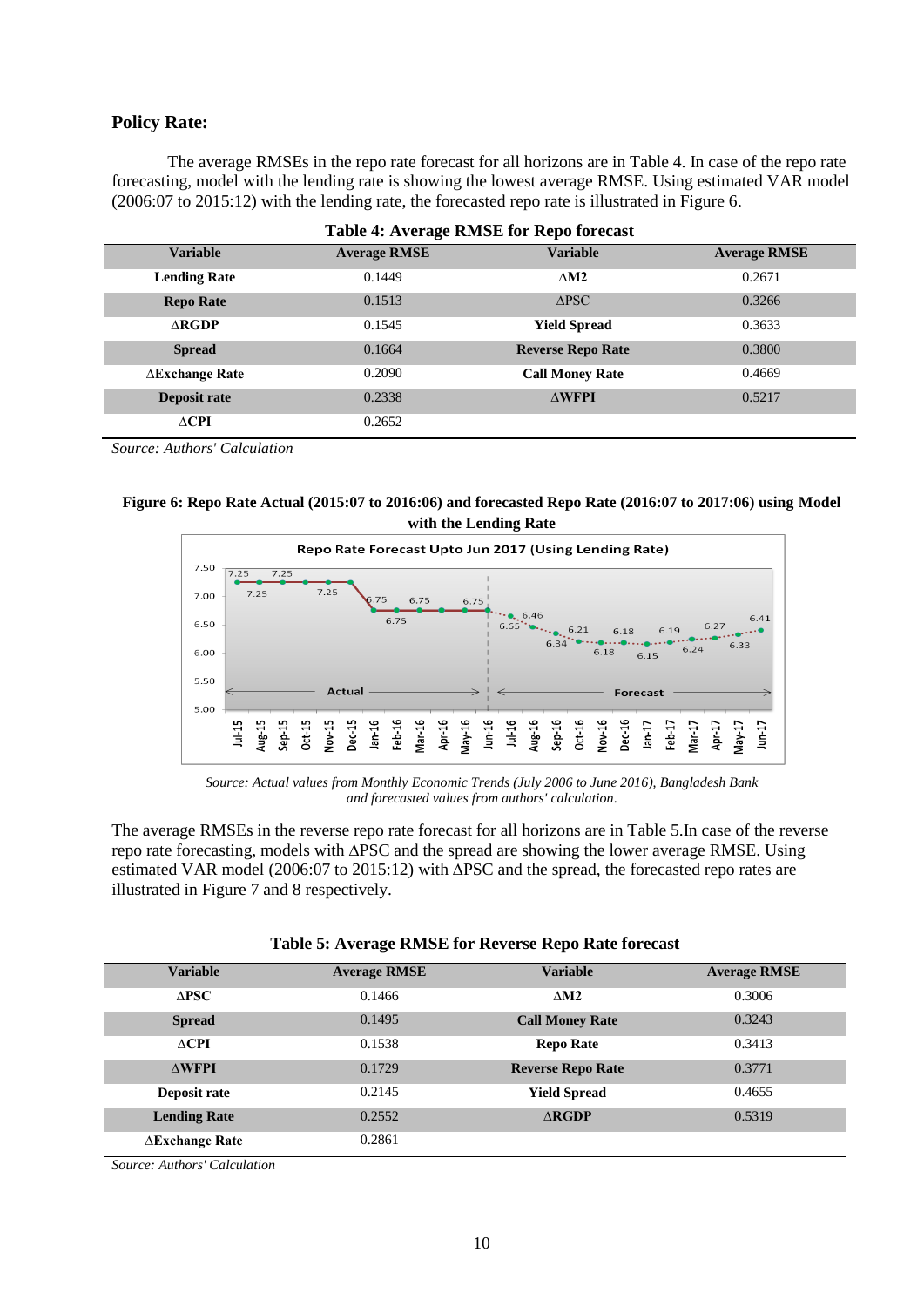#### **Figure 7: Reverse Repo Rate Actual (2015:07 to 2016:06) and forecasted Reverse Repo Rate (2016:07 to 2017:06) using Model with ∆PSC**



*Source: Actual values from Monthly Economic Trends (July 2006 to June 2016), Bangladesh Bank and forecasted values from authors' calculation*.





*Source: Actual values from Monthly Economic Trends (July 2006 to June 2016), Bangladesh Bank and forecasted values from authors' calculation*.

## **V. Conclusion**

Bangladesh Bank conducts monetary policy using broad money as an intermediate target. Since 2002-03 Bangladesh Bank also uses interest rates as indirect monetary policy tools. In this regards, it is necessary to know which of the many potential indicators provide the most reliable and timely information on future developments in the target variable(s) such as inflation and GDP growth. This paper assesses which indicators provide the most useful information about future inflationary trends, output and the interest rate. Unrestricted VAR techniques are used to estimate various models. The empirical results show that in terms of forecast accuracy the models estimated with the spread, the repo and reverse repo rates, and M2 perform better in forecasting inflation. Similarly in case of output forecast, models estimated with the spread and M2 performs better. In case of the repo rate forecasting, model estimated with the lending rate shows better accuracy. Models estimated with private sector credit and the spread show better accuracy than other variables for the reverse repo rate forecasting. Therefore, the policy implications of this study would be we need to keep an eye on the spread between the lending and the deposits rates, policy rates, and monetary aggregates (M2) to manage inflation, increase output and conduct changes in the policy rates.